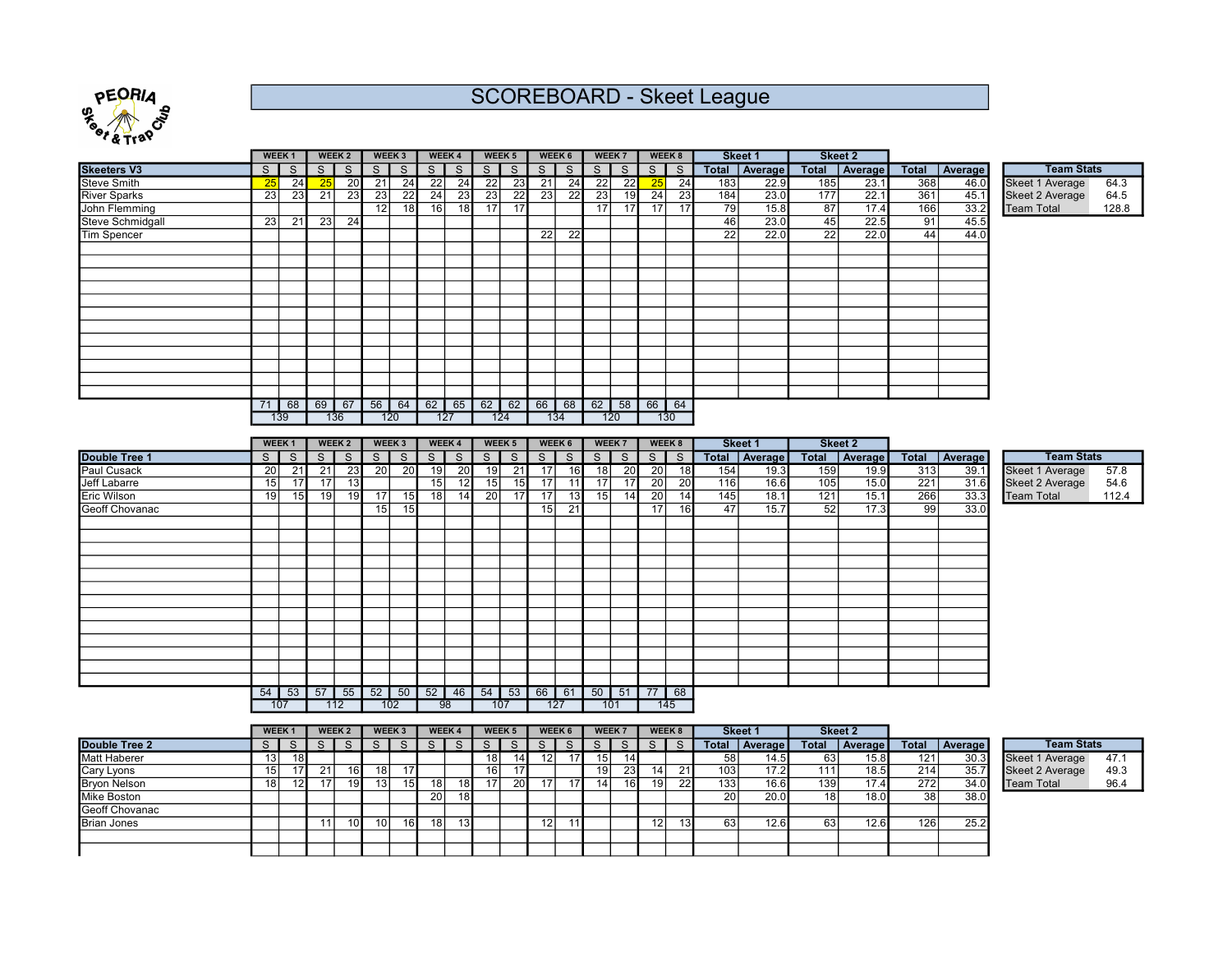| 46 | 47 | 49 | 45 | 41 | 48 | 56 | 49  | 51 | 51  | 41 | 45 | 48 | 53  | $45 \mid$ | 56  |  |  |  |
|----|----|----|----|----|----|----|-----|----|-----|----|----|----|-----|-----------|-----|--|--|--|
| 93 |    | 94 |    |    | 89 |    | 105 |    | 102 |    | 86 |    | 101 |           | 101 |  |  |  |

|               |                | WEEK <sub>1</sub> | WEEK 2         |                | WEEK 3         |                | WEEK 4                   |           | WEEK 5         |                | WEEK 6         | WEEK 7 | WEEK 8 | Skeet 1 | Skeet 2                           |    |     |                         |         |
|---------------|----------------|-------------------|----------------|----------------|----------------|----------------|--------------------------|-----------|----------------|----------------|----------------|--------|--------|---------|-----------------------------------|----|-----|-------------------------|---------|
| Double Tree 3 |                |                   |                |                |                |                |                          |           |                |                |                |        |        |         | Total   Average   Total   Average |    |     | <b>Team Stats</b>       |         |
| placeholder   | 01             |                   |                |                |                |                |                          |           |                |                |                |        |        | 0.0     | 01<br>0.0                         | 01 | 0.0 | Skeet 1 Average #DIV/0! |         |
|               |                |                   |                |                |                |                |                          |           |                |                |                |        |        |         |                                   |    |     | Skeet 2 Average #DIV/0! |         |
|               |                |                   |                |                |                |                |                          |           |                |                |                |        |        |         |                                   |    |     | <b>Team Total</b>       | #DIV/0! |
|               |                |                   |                |                |                |                |                          |           |                |                |                |        |        |         |                                   |    |     |                         |         |
|               |                |                   |                |                |                |                |                          |           |                |                |                |        |        |         |                                   |    |     |                         |         |
|               |                |                   |                |                |                |                |                          |           |                |                |                |        |        |         |                                   |    |     |                         |         |
|               |                |                   |                |                |                |                |                          |           |                |                |                |        |        |         |                                   |    |     |                         |         |
|               |                |                   |                |                |                |                |                          |           |                |                |                |        |        |         |                                   |    |     |                         |         |
|               |                |                   |                |                |                |                |                          |           |                |                |                |        |        |         |                                   |    |     |                         |         |
|               |                |                   |                |                |                |                |                          |           |                |                |                |        |        |         |                                   |    |     |                         |         |
|               |                |                   |                |                |                |                |                          |           |                |                |                |        |        |         |                                   |    |     |                         |         |
|               |                |                   |                |                |                |                |                          |           |                |                |                |        |        |         |                                   |    |     |                         |         |
|               |                |                   |                |                |                |                |                          |           |                |                |                |        |        |         |                                   |    |     |                         |         |
|               |                |                   |                |                |                |                |                          |           |                |                |                |        |        |         |                                   |    |     |                         |         |
|               |                |                   |                |                |                |                |                          |           |                |                |                |        |        |         |                                   |    |     |                         |         |
|               |                |                   |                |                |                |                |                          |           |                |                |                |        |        |         |                                   |    |     |                         |         |
|               |                |                   |                |                |                |                |                          |           |                |                |                |        |        |         |                                   |    |     |                         |         |
|               | $\overline{0}$ | $\overline{0}$    | $\overline{0}$ | $\overline{0}$ | $\overline{0}$ | $\overline{0}$ | $\overline{\phantom{0}}$ | $\circ$ 1 | $\overline{0}$ | $\overline{0}$ | $\overline{0}$ |        |        |         |                                   |    |     |                         |         |
|               |                | 0                 |                |                |                |                | $\mathbf{0}$             |           | 0              |                | $\sigma$       |        | 0      |         |                                   |    |     |                         |         |

|                      |                 | WEEK <sub>1</sub> |    | WEEK 2          |    | WEEK 3 |                 | WEEK 4 |                 | WEEK 5 |                 | WEEK 6 | WEEK 7    |                 |                 | WEEK 8          |                 | Skeet 1 |                 | Skeet 2 |                |         |                        |       |
|----------------------|-----------------|-------------------|----|-----------------|----|--------|-----------------|--------|-----------------|--------|-----------------|--------|-----------|-----------------|-----------------|-----------------|-----------------|---------|-----------------|---------|----------------|---------|------------------------|-------|
| <b>Rusty Bucket</b>  | S I             | -S                | S. | S.              | S. | S.     | S.              | S.     | S.              | S.     | S               | S.     | S I       | S.              | S I             | -S              | Total           | Average | <b>Total</b>    | Average | <b>Total</b>   | Average | <b>Team Stats</b>      |       |
| <b>Mike Manley</b>   | 20              | 22                | 21 | 18 <sup>l</sup> | 21 | 22     | $\overline{17}$ | 20     | $\overline{21}$ | 22     | $\overline{20}$ | 19     | 17        | 23              | $\overline{21}$ | 19              | 158             | 19.8    | 165             | 20.6    | 323            | 40.4    | Skeet 1 Average        | 57.0  |
| <b>Steve Prona</b>   |                 |                   |    |                 |    |        | 21              | 22     | 22              | 20     | 21              | 20     | 17        | 18              | 19              | 20 <sup>1</sup> | 100             | 20.0    | 100             | 20.0    | 200            | 40.0    | <b>Skeet 2 Average</b> | 58.8  |
| Paul Gagarin         |                 |                   |    |                 |    |        |                 |        |                 |        |                 |        |           |                 |                 |                 |                 |         |                 |         |                |         | <b>Team Total</b>      | 115.8 |
| Craig?               | 10 <sup>1</sup> |                   |    | 13              |    |        |                 |        |                 |        |                 |        |           |                 |                 |                 | 16              | 8.0     | 18 <sub>l</sub> | 9.0     | 34             | 17.0    |                        |       |
| Les Clemmer          | 21              | 23                | 21 | 21              |    |        |                 |        |                 |        |                 |        |           |                 |                 |                 | 42              | 21.0    | 44              | 22.0    | 86             | 43.0    |                        |       |
| <b>Greg Durrette</b> |                 |                   |    |                 | 3  |        |                 |        |                 |        |                 |        |           |                 |                 |                 | 3 <sub>1</sub>  | 3.0     |                 | 4.0     | $\overline{ }$ | 7.0     |                        |       |
| <b>Tim Spencer</b>   |                 |                   |    |                 | 24 | 25     |                 |        | 24              | 25     |                 |        | 23        | 25 <sub>1</sub> | 24 <sup>1</sup> | 23              | 95              | 23.8    | 98              | 24.5    | 193            | 48.3    |                        |       |
| <b>Steve Smith</b>   |                 |                   |    |                 |    |        | 20              | 22     |                 |        |                 |        |           |                 |                 |                 | 20              | 20.0    | $\overline{22}$ | 22.0    | 42             | 42.0    |                        |       |
| Les Clemmer          |                 |                   |    |                 |    |        |                 |        |                 |        | 22              | 19     |           |                 |                 |                 | $\overline{22}$ | 22.0    | 19              | 19.0    | 41             | 41.0    |                        |       |
|                      |                 |                   |    |                 |    |        |                 |        |                 |        |                 |        |           |                 |                 |                 |                 |         |                 |         |                |         |                        |       |
|                      |                 |                   |    |                 |    |        |                 |        |                 |        |                 |        |           |                 |                 |                 |                 |         |                 |         |                |         |                        |       |
|                      |                 |                   |    |                 |    |        |                 |        |                 |        |                 |        |           |                 |                 |                 |                 |         |                 |         |                |         |                        |       |
|                      |                 |                   |    |                 |    |        |                 |        |                 |        |                 |        |           |                 |                 |                 |                 |         |                 |         |                |         |                        |       |
|                      |                 |                   |    |                 |    |        |                 |        |                 |        |                 |        |           |                 |                 |                 |                 |         |                 |         |                |         |                        |       |
|                      |                 |                   |    |                 |    |        |                 |        |                 |        |                 |        |           |                 |                 |                 |                 |         |                 |         |                |         |                        |       |
|                      |                 |                   |    |                 |    |        |                 |        |                 |        |                 |        |           |                 |                 |                 |                 |         |                 |         |                |         |                        |       |
|                      |                 |                   |    |                 |    |        |                 |        |                 |        |                 |        |           |                 |                 |                 |                 |         |                 |         |                |         |                        |       |
|                      | 51              | 50                |    | $48 \mid 52$    |    | 48 51  | 58              | 64     | 67              | 67     | 63              | 58     | $57 \mid$ | 66              | $64$ 62         |                 |                 |         |                 |         |                |         |                        |       |
|                      |                 | 101               |    | 100             |    | 99     |                 | 122    |                 | 134    | 121             |        |           | 123             |                 | 126             |                 |         |                 |         |                |         |                        |       |

|                  |  | <b>WEEK2</b> |                 |    | WEEK <sub>3</sub> |      | <b>WEEK4</b> |    | WEEK <sub>5</sub>     |       | <b>WEEK6</b> |    | WEEK 7 |                 | <b>WEEK8</b> |            |                  | <b>Skeet</b> | Skeet 2 |                  |              |                   |                               |                   |      |
|------------------|--|--------------|-----------------|----|-------------------|------|--------------|----|-----------------------|-------|--------------|----|--------|-----------------|--------------|------------|------------------|--------------|---------|------------------|--------------|-------------------|-------------------------------|-------------------|------|
| <b>Miss Hits</b> |  |              |                 |    | $\sim$            |      |              |    |                       |       | $\sim$       |    |        | $\sim$          |              |            | Total            | Average      | Total   | <b>Average I</b> | <b>Total</b> | <b>Average</b>    |                               | <b>Team Stats</b> |      |
| Chris Bach       |  | 22           | 20 <sub>l</sub> | 18 | 22 I              | 20 l | 17I          | 22 | $\sim$ $\sim$<br>-211 | -20 l | $\sim$ 1     | 20 |        | 21 <sub>1</sub> | 21           | <b>241</b> | 143 <sup>1</sup> | 20.4         | 146     | 20.9             | 289          | ี 11 ? I<br>41.JL | Skeet<br><sup>1</sup> Average |                   | 58.9 |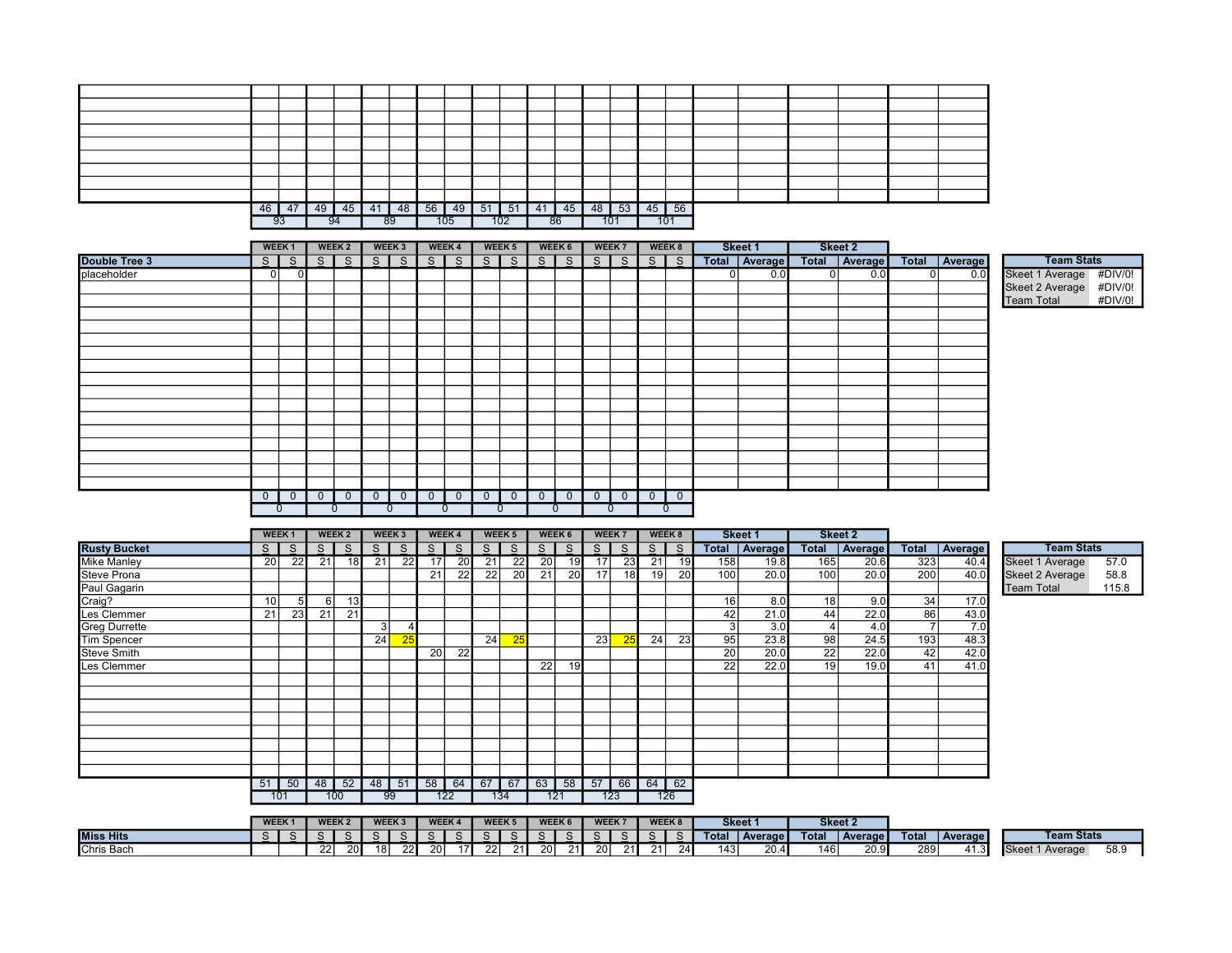| <b>Josh Williams</b>  | 21              | 211             | 22  | 18I | 18 | 18 I        | 19              | 20 <sup>1</sup> | 23 | 14  | 21          | 17 <sup>1</sup> | 17              | 18              |                 |     | 141             | 20.1 | 126 | 18.0 | 267 | 38.1 | <b>Skeet 2 Average</b> | 57.4  |
|-----------------------|-----------------|-----------------|-----|-----|----|-------------|-----------------|-----------------|----|-----|-------------|-----------------|-----------------|-----------------|-----------------|-----|-----------------|------|-----|------|-----|------|------------------------|-------|
| <b>Curtis Henning</b> | <b>20</b>       | 15 <sup>1</sup> | 181 | 20I | 15 | 19          | 18 <sup>1</sup> | 18              | 19 | 19  | 19          | 21              | 16 <sup>1</sup> | 17 <sup>1</sup> | 19 <sup>1</sup> | 14  | 144             | 18.0 | 143 | 17.9 | 287 | 35.9 | <b>Team Total</b>      | 116.3 |
| Mike Henrikson        | 20 <sub>l</sub> | 21              |     |     |    |             |                 |                 |    |     |             |                 |                 |                 | 23              | 23  | 43 <sub>l</sub> | 21.5 | 44  | 22.0 | 87  | 43.5 |                        |       |
| <b>Steve Moore</b>    |                 |                 |     |     |    |             |                 |                 |    |     |             |                 |                 |                 |                 |     |                 |      |     |      |     |      |                        |       |
|                       |                 |                 |     |     |    |             |                 |                 |    |     |             |                 |                 |                 |                 |     |                 |      |     |      |     |      |                        |       |
|                       |                 |                 |     |     |    |             |                 |                 |    |     |             |                 |                 |                 |                 |     |                 |      |     |      |     |      |                        |       |
|                       |                 |                 |     |     |    |             |                 |                 |    |     |             |                 |                 |                 |                 |     |                 |      |     |      |     |      |                        |       |
|                       |                 |                 |     |     |    |             |                 |                 |    |     |             |                 |                 |                 |                 |     |                 |      |     |      |     |      |                        |       |
|                       |                 |                 |     |     |    |             |                 |                 |    |     |             |                 |                 |                 |                 |     |                 |      |     |      |     |      |                        |       |
|                       |                 |                 |     |     |    |             |                 |                 |    |     |             |                 |                 |                 |                 |     |                 |      |     |      |     |      |                        |       |
|                       |                 |                 |     |     |    |             |                 |                 |    |     |             |                 |                 |                 |                 |     |                 |      |     |      |     |      |                        |       |
|                       |                 |                 |     |     |    |             |                 |                 |    |     |             |                 |                 |                 |                 |     |                 |      |     |      |     |      |                        |       |
|                       |                 |                 |     |     |    |             |                 |                 |    |     |             |                 |                 |                 |                 |     |                 |      |     |      |     |      |                        |       |
|                       |                 |                 |     |     |    |             |                 |                 |    |     |             |                 |                 |                 |                 |     |                 |      |     |      |     |      |                        |       |
|                       |                 |                 |     |     |    |             |                 |                 |    |     |             |                 |                 |                 |                 |     |                 |      |     |      |     |      |                        |       |
|                       |                 |                 |     |     |    |             |                 |                 |    |     |             |                 |                 |                 |                 |     |                 |      |     |      |     |      |                        |       |
|                       |                 | $61$ 57         |     |     |    | 62 58 51 59 | $57$ 55         |                 |    |     | 64 54 60 59 |                 |                 |                 | 53 56 63 61     |     |                 |      |     |      |     |      |                        |       |
|                       |                 | 118             |     | 120 |    | 110         |                 | 112             |    | 118 |             | 119             |                 | 109             |                 | 124 |                 |      |     |      |     |      |                        |       |

|                          |     | WEEK <sub>1</sub> |          | WEEK 2 |                 | WEEK 3 |                 | WEEK 4          |                 | WEEK 5       |                 | WEEK 6 |     | WEEK <sub>7</sub> |                 | WEEK 8 |     | Skeet 1         |    | Skeet 2         |     |                 |                        |       |
|--------------------------|-----|-------------------|----------|--------|-----------------|--------|-----------------|-----------------|-----------------|--------------|-----------------|--------|-----|-------------------|-----------------|--------|-----|-----------------|----|-----------------|-----|-----------------|------------------------|-------|
| <b>Paddock Duck Club</b> | s I | - S               | s I      | S.     | SI.             | S.     | S.              | <sub>S</sub>    | <sub>S</sub>    | <sub>S</sub> | S.              | S.     | S I | S                 | $S \mid$        | - S    |     | Total   Average |    | Total   Average |     | Total   Average | <b>Team Stats</b>      |       |
| <b>Gerry Franklin</b>    | 12  | 19 <sup>l</sup>   |          |        |                 |        | 19 I            | 23              | $\overline{21}$ | 19           | $\overline{23}$ | 19     | 16  | 18                |                 |        | 91  | 18.2            | 98 | 19.6            | 189 | 37.8            | Skeet 1 Average        | 57.3  |
| <b>Larry Murphy</b>      | 21  | 20                | 21       | 17     |                 |        |                 |                 | 18              | 17           | 22              | 12     | 17  | 17 <sup>1</sup>   |                 |        | 99  | 19.8            | 83 | 16.6            | 182 | 36.4            | <b>Skeet 2 Average</b> | 56.5  |
| Pete Bartolo             |     |                   | 22       | 19     | $\overline{20}$ | 17     | $\overline{21}$ | $\overline{20}$ | 22              | 19           |                 |        |     |                   | 18 <sup>1</sup> | 21     | 103 | 20.6            | 96 | 19.2            | 199 | 39.8            | <b>Team Total</b>      | 113.8 |
| Kevin Wunder             | 15  | 18                | 20 l     | 23     | 18              | 19     |                 |                 |                 |              |                 |        | 20  | 17                | 18              | 21     | 91  | 18.2            | 98 | 19.6            | 189 | 37.8            |                        |       |
| <b>Earl Sheets</b>       |     |                   |          |        | 20              | 16I    | 15              | 20              |                 |              | 21              | 23     |     |                   | 18              | 18     | 74  | 18.5            | 77 | 19.3            | 151 | 37.8            |                        |       |
|                          |     |                   |          |        |                 |        |                 |                 |                 |              |                 |        |     |                   |                 |        |     |                 |    |                 |     |                 |                        |       |
|                          |     |                   |          |        |                 |        |                 |                 |                 |              |                 |        |     |                   |                 |        |     |                 |    |                 |     |                 |                        |       |
|                          |     |                   |          |        |                 |        |                 |                 |                 |              |                 |        |     |                   |                 |        |     |                 |    |                 |     |                 |                        |       |
|                          |     |                   |          |        |                 |        |                 |                 |                 |              |                 |        |     |                   |                 |        |     |                 |    |                 |     |                 |                        |       |
|                          |     |                   |          |        |                 |        |                 |                 |                 |              |                 |        |     |                   |                 |        |     |                 |    |                 |     |                 |                        |       |
|                          |     |                   |          |        |                 |        |                 |                 |                 |              |                 |        |     |                   |                 |        |     |                 |    |                 |     |                 |                        |       |
|                          |     |                   |          |        |                 |        |                 |                 |                 |              |                 |        |     |                   |                 |        |     |                 |    |                 |     |                 |                        |       |
|                          |     |                   |          |        |                 |        |                 |                 |                 |              |                 |        |     |                   |                 |        |     |                 |    |                 |     |                 |                        |       |
|                          |     |                   |          |        |                 |        |                 |                 |                 |              |                 |        |     |                   |                 |        |     |                 |    |                 |     |                 |                        |       |
|                          |     |                   |          |        |                 |        |                 |                 |                 |              |                 |        |     |                   |                 |        |     |                 |    |                 |     |                 |                        |       |
|                          |     |                   |          |        |                 |        |                 |                 |                 |              |                 |        |     |                   |                 |        |     |                 |    |                 |     |                 |                        |       |
|                          |     |                   |          |        |                 |        |                 |                 |                 |              |                 |        |     |                   |                 |        |     |                 |    |                 |     |                 |                        |       |
|                          | 48  |                   | 57 63 59 |        |                 |        | 58 52 55 63 61  |                 |                 | 55           |                 | 66 54  |     |                   | 53 52 54 60     |        |     |                 |    |                 |     |                 |                        |       |
|                          |     | 105               |          | 122    |                 | 110    |                 | 118             |                 | 116          |                 | 120    |     | 105               |                 | 114    |     |                 |    |                 |     |                 |                        |       |

|                    |            | WEEK <sub>1</sub> |      | WEEK 2 |                 | WEEK 3          | <b>WEEK4</b>    |    |          | WEEK <sub>5</sub> |     | WEEK 6 | WEEK 7          |                 | WEEK 8          |              |                 | <b>Skeet 1</b> |                 | <b>Skeet 2</b> |                 |         |                        |       |
|--------------------|------------|-------------------|------|--------|-----------------|-----------------|-----------------|----|----------|-------------------|-----|--------|-----------------|-----------------|-----------------|--------------|-----------------|----------------|-----------------|----------------|-----------------|---------|------------------------|-------|
| Let's Go Brandon   | s l        | S.                | S    | S.     | S.              | S.              | $S \mid$        | S. | $S \mid$ | $S \mid$          | S I | S I    | S               | S.              | S I             | <sub>S</sub> | Total           | Average        | <b>Total</b>    | Average        | Total           | Average | <b>Team Stats</b>      |       |
| <b>Steve Smith</b> |            |                   | 18 I | 21     | 21              | $\overline{22}$ | $\overline{23}$ | 22 | 24       | 20                | 24  | 21     | 23              | 23              | 22              | 24           | 155             | 22.1           | 153             | 21.9           | 308             | 44.0    | <b>Skeet 1 Average</b> | 61.3  |
| Doug Williams      | 18         | 18 <sup>1</sup>   |      |        |                 |                 | 14              | 21 |          |                   |     |        | 18 <sub>1</sub> | 19              |                 |              | 50              | 16.7           | 58 <sup>1</sup> | 19.3           | 108             | 36.0    | <b>Skeet 2 Average</b> | 62.4  |
| Randy Hampton      | 14         |                   |      |        |                 |                 |                 |    | 15       | 17                | 19  | 20     | 18              | 15 <sup>1</sup> | 17 <sup>1</sup> | 16           | 83              | 16.6           | 85              | 17.0           | 168             | 33.6    | <b>Team Total</b>      | 123.6 |
| Jim Hageman        |            |                   | 23   | 23     | 23              | 21              |                 |    | 22       | 24                | 23  | 21     |                 |                 |                 |              | 91              | 22.8           | 89              | 22.3           | 180             | 45.0    |                        |       |
| Steve Schmidgall   | <b>221</b> | 23                | 24   | 21     |                 |                 |                 |    |          |                   |     |        |                 |                 |                 |              | 46              | 23.0           | 44              | 22.0           | 90              | 45.0    |                        |       |
| Dan Roth           |            |                   |      |        | $\overline{22}$ | 21              |                 |    |          |                   |     |        |                 |                 |                 |              | 22              | 22.0           | 21              | 21.0           | 43 <sub>1</sub> | 43.0    |                        |       |
| Tim Spencer        |            |                   |      |        |                 |                 | 23              | 25 |          |                   |     |        |                 |                 |                 |              | 23              | 23.0           | 25              | 25.0           | 48              | 48.0    |                        |       |
| Jim Hageman        |            |                   |      |        |                 |                 |                 |    |          |                   |     |        |                 |                 | 20 l            | 24           | 20 <sup>1</sup> | 20.0           | 241             | 24.0           | 44              | 44.0    |                        |       |
|                    |            |                   |      |        |                 |                 |                 |    |          |                   |     |        |                 |                 |                 |              |                 |                |                 |                |                 |         |                        |       |
|                    |            |                   |      |        |                 |                 |                 |    |          |                   |     |        |                 |                 |                 |              |                 |                |                 |                |                 |         |                        |       |
|                    |            |                   |      |        |                 |                 |                 |    |          |                   |     |        |                 |                 |                 |              |                 |                |                 |                |                 |         |                        |       |
|                    |            |                   |      |        |                 |                 |                 |    |          |                   |     |        |                 |                 |                 |              |                 |                |                 |                |                 |         |                        |       |
|                    |            |                   |      |        |                 |                 |                 |    |          |                   |     |        |                 |                 |                 |              |                 |                |                 |                |                 |         |                        |       |
|                    |            |                   |      |        |                 |                 |                 |    |          |                   |     |        |                 |                 |                 |              |                 |                |                 |                |                 |         |                        |       |
|                    |            |                   |      |        |                 |                 |                 |    |          |                   |     |        |                 |                 |                 |              |                 |                |                 |                |                 |         |                        |       |
|                    |            |                   |      |        |                 |                 |                 |    |          |                   |     |        |                 |                 |                 |              |                 |                |                 |                |                 |         |                        |       |

| <b>Team Stats</b>      |       |
|------------------------|-------|
| Skeet 1 Average        | 61.3  |
| <b>Skeet 2 Average</b> | 62.4  |
| <b>Team Total</b>      | 123.6 |